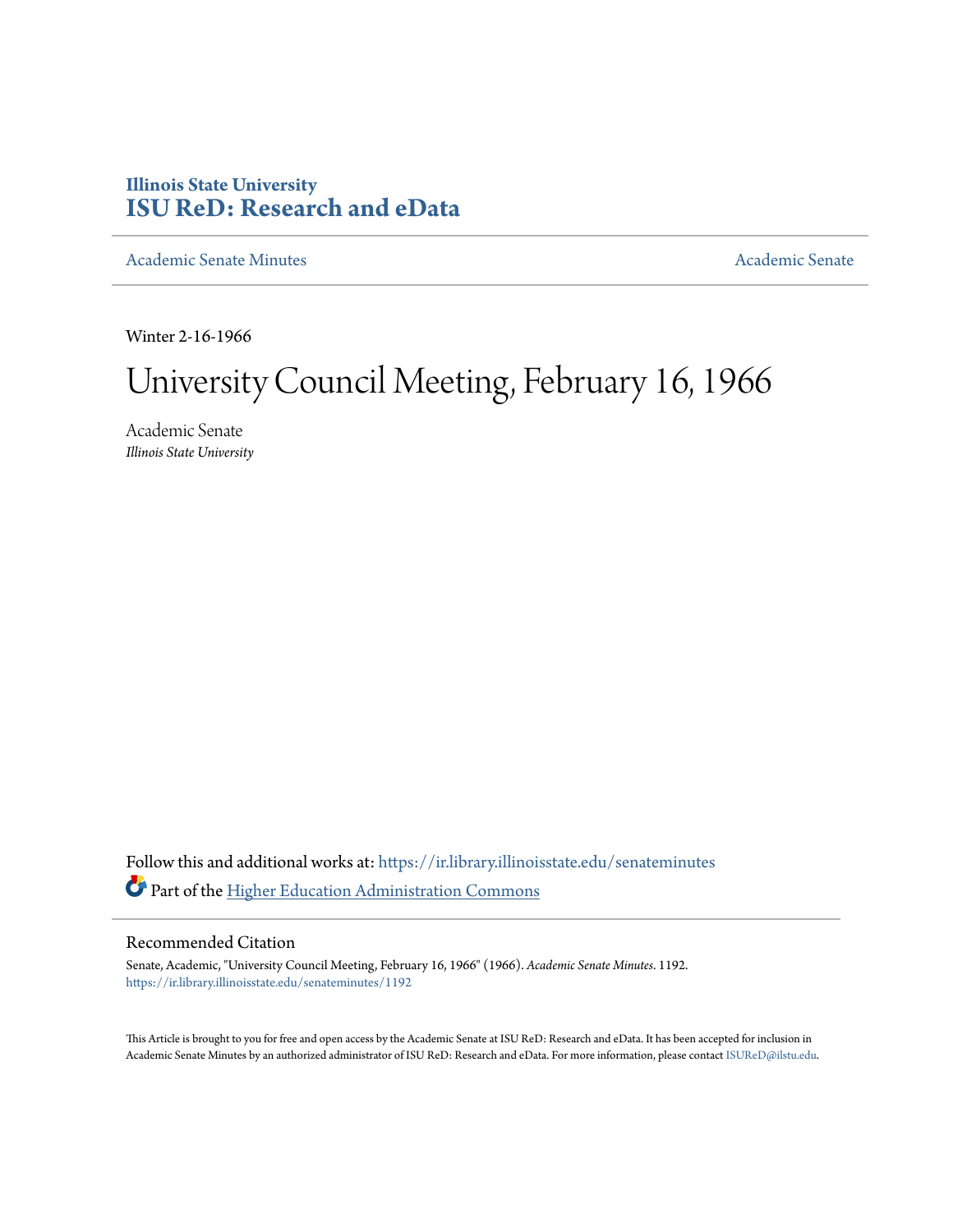## MINUTES OF THE UNIVERSITY COUNCIL (Not approved by the Council)

DATE: February 16, 1966

Members Present Visitors Ferman Bishop Claude Dillinger Arley Gillett Warren Harden Eric Johnson Kenneth Ledbetter Lewis Legg Stanley Shuman

Ralph Smith Eunice Speer David Sweet John Trotter Charles White Robert Bone Don Prince

Thomas Edwards Frederick Fuess Richard Litherland Stanley Marzolf George McCoy Helen Nance Ernest Olson Harold Phelps

#### APPROVAL OF MINUTES:

After the meeting was called to order, Mr. Sweet requested that the minutes of January 19, 1966 be amended to record his vote on the motion to create a Department of Secondary Education as "abstained." Mr. Ledbetter requested that the motion creating a philosophy department be amended to include the phrase "to be created by the fall of 1967."

Mr. Gillett moved that the minutes be approved as amended. Mr. Legg seconded the motion, which passed without dissent.

PLACEMENT OF DEPARTMENT OF PSYCHOLOGY:

After considerable discussion, Mr. Sweet moved that the motion of the meeting of January 19, 1966 concerning the placement of the Department of Psychology be removed from the table. Mr. White seconded the motion, which passed unanimously.

Mr. Ledbetter moved that the Department of Psychology be placed in the College of Liberal Arts and Sciences. The motion was seconded by Mr. Smith and was carried by the following roll call vote:

> No Lewis Legg

Yes Ferman Bishop Claude Dillinger Arley Gillett Warren Harden Eric Johnson Kenneth Ledbetter Stanley Shuman Ralph Smith Eunice Speer David Sweet John Trotter Charles White

POLICY ON VISITING SPEAKERS:

After some discussion, Mr. Sweet moved the adoption of the following policy<br>on visiting speakers and lecturers. Mr. Smith seconded the motion, which<br>passed unanimously. on visiting speakers and lecturers. Mr. Smith seconded the motion, which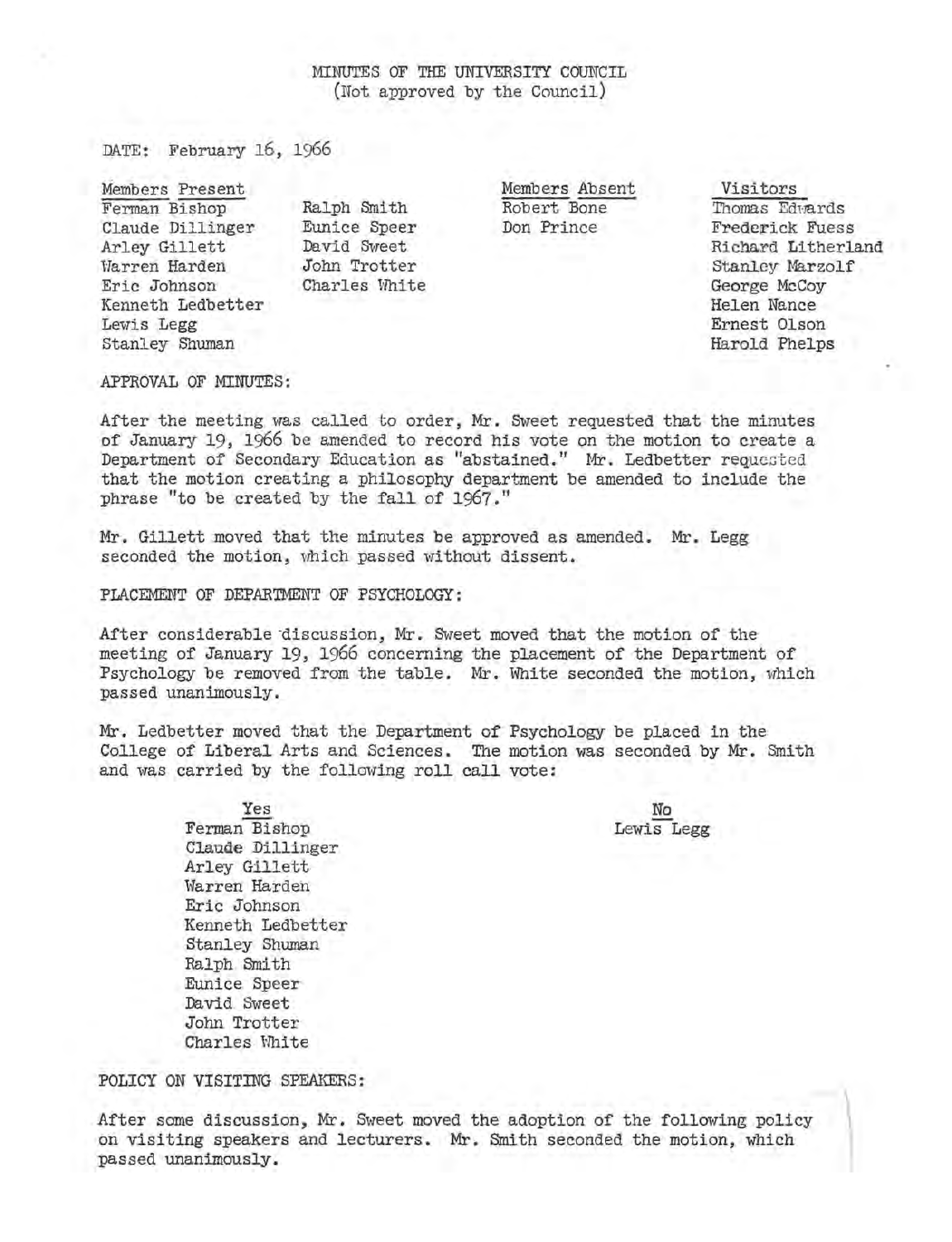### Proposed Policy on Visiting Speakers and Lecturers

- I. University Policy Regarding Visiting Speakers and Lecturers
	- A. Illinois State University is a community of faculty and students 'dedicated to the discovery of truth. Freedom of inquiry both in the classroom and in all other aspects of University life is essential to the search for truth, and therefore, is a major tenet of the University's educational philosophy. Visiting speakers and lecturers provide significant opportunities for members of the University community to explore divergent views and opinions, and the appearance of visiting speakers and lecturers is encouraged by the University.
	- B. Since the University does encourage the expression of diverse views and opinions, it is equally clear that the presentation of a particular view or opinion by a visiting speaker on the campus does not imply University endorsement of that view.
- II. Scheduling of Visiting Speakers
	- A. Within the educational philosophy of the visiting speakers' policy, academic departments and other University groups, student organizations and non-University groups will be held responsible for those visiting speakers and lecturers whom they choose to invite to the University.
	- B. In order to properly schedule the event to insure the necessary publicity and to assure proper procedure, groups wishing to invite visiting speakers or lecturers to the University will submit a quadruplicate "Visiting Speaker Form" to the appropriate administrative office ten days in advance of the speaker's appearance.

- C. Academic departments and other University groups will submit the form to the Dean of the Faculty (or his designated representative). Student organizations will submit the form to the Dean of Students (or his designated representative). Non-University groups will submit the form to the VicePresident for Administrative Affairs (or his designated representative).
- D. To aid in attracting the widest possible audience for visiting speakers and lecturers the University administrator will forward one copy of the form to the University Publicity Office and one copy to the University Calendar Office. The fourth copy will be returned to the group originating the request.

#### REPORT OF ELECTIONS COMMITTEE:

Mr. Gillett reported that there were 331 ballots cast at the election held to nominate candidates for the Council, 60 more than in the last such election. Petitions for other nominations will be entertained until noon, February 21, 1966.

<sup>(</sup>NOTE: In emergency situations forms should be accepted on shorter notice.)